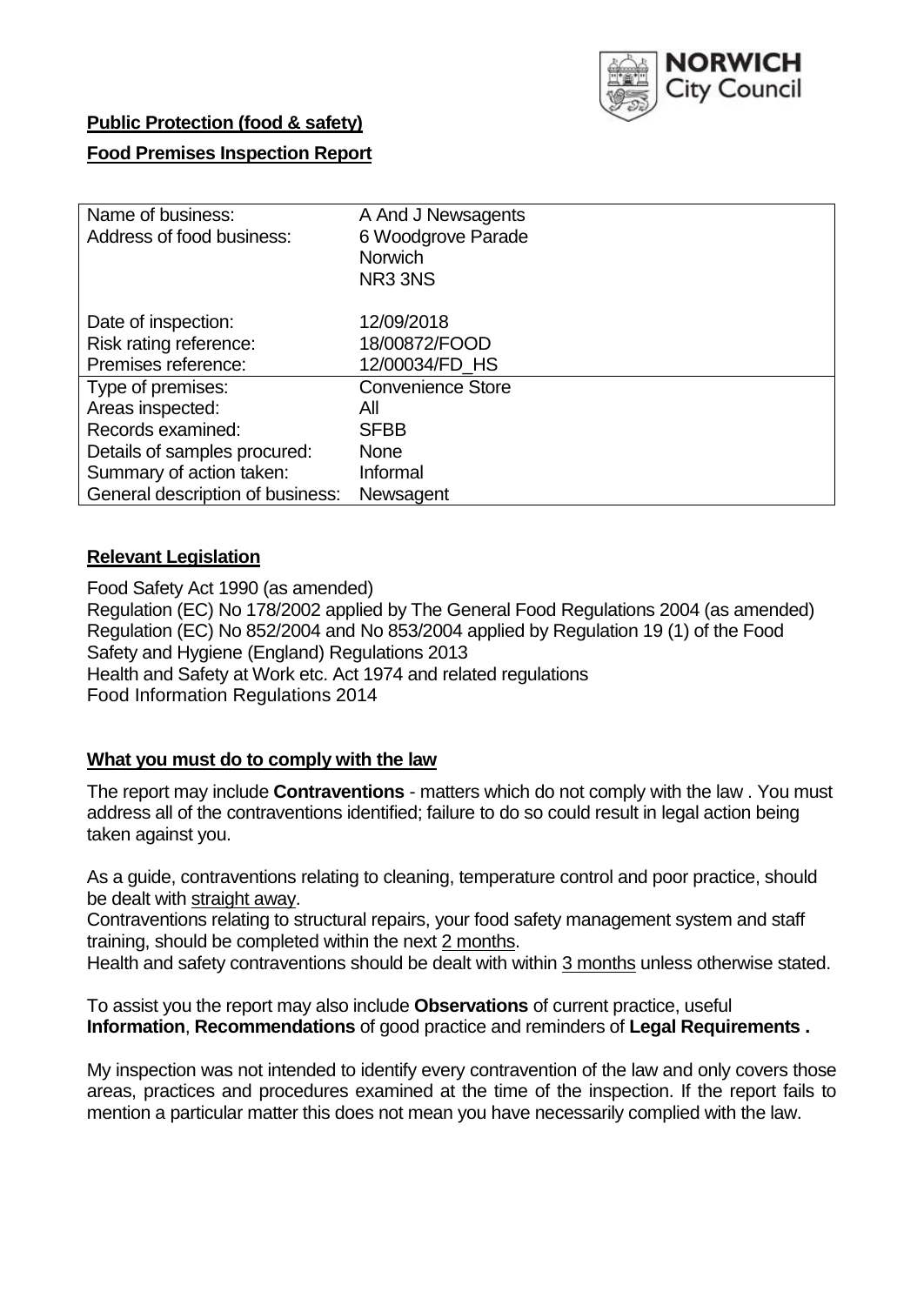# **FOOD SAFETY**

### **How we calculate your Food Hygiene Rating:**

The food safety section has been divided into the three areas which you are scored against for the hygiene rating: 1. food hygiene and safety procedures, 2. structural requirements and 3. confidence in management/control procedures. Each section begins with a summary of what was observed and the score you have been given. Details of how these scores combine to produce your overall food hygiene rating are shown in the table.

| <b>Compliance Area</b>                     |          |    |           | <b>You Score</b> |                |    |           |    |                |  |  |
|--------------------------------------------|----------|----|-----------|------------------|----------------|----|-----------|----|----------------|--|--|
| Food Hygiene and Safety                    |          |    |           | $\Omega$         | 5              | 10 | 15        | 20 | 25             |  |  |
| <b>Structure and Cleaning</b>              |          |    |           | $\Omega$         | 5              | 10 | 15        | 20 | 25             |  |  |
| Confidence in management & control systems |          |    |           | $\Omega$         | $\overline{5}$ | 10 | 15        | 20 | 30             |  |  |
|                                            |          |    |           |                  |                |    |           |    |                |  |  |
| <b>Your Total score</b>                    | $0 - 15$ | 20 | $25 - 30$ |                  | $35 - 40$      |    | $45 - 50$ |    | > 50           |  |  |
| <b>Your Worst score</b>                    | 5.       | 10 | 10        |                  | 15             |    | 20        |    | $\blacksquare$ |  |  |
|                                            |          |    |           |                  |                |    |           |    |                |  |  |
| <b>Your Rating is</b>                      | 5        |    |           | 3                | 2              |    |           |    | $\overline{0}$ |  |  |

Your Food Hygiene Rating is 4 - a good standard



## **1. Food Hygiene and Safety**

Food hygiene standards are high. You demonstrated a very good standard of compliance with legal requirements. You have safe food handling practices and procedures and all the necessary control measures to prevent cross-contamination are in place. Some minor contraventions require your attention. **(Score 5)**

Contamination risks

**Observation** Contamination risks were controlled

#### Hand-washing

**Contravention** The following evidence indicated hand-washing was not suitably managed:

- no towel at the wash hand basin
- hot water not turned on. This must be provided at all times when the business is open.

**Legal Requirement** Wash hand basins must be provided with soap and hygienic hand drying facilities.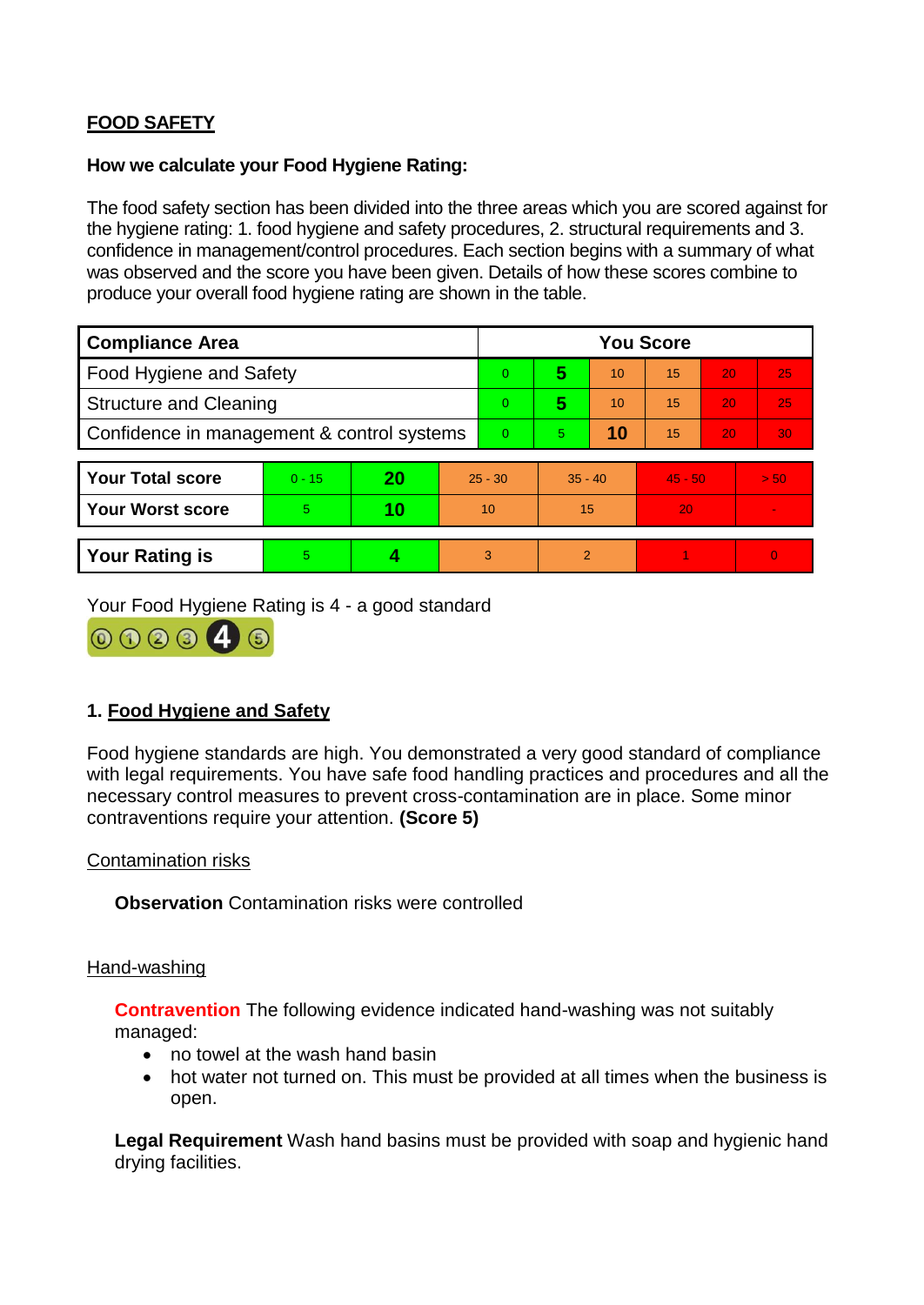**Information** Proper hand-washing is essential in preventing the spread of E.coli 0157 and other harmful bacteria onto food and food contact surfaces. Please refer to the enclosed catering and retail guide 'E.coli - What you must do to keep your hands clean' for practical advice on keeping you and your customers safe.

**Recommendation** For extra protection against cross contamination use a liquid soap with disinfectant properties conforming to the European standard BS EN 1499: 1997. This information should be available on the product label or may be obtained from the supplier or manufacturer.

**Recommendation** That liquid soap be provided rather than bar soap.

### Temperature Control

**Observation** I was pleased to see you were able to limit bacterial growth and/or survival by applying appropriate temperature controls at points critical to food safety and that you were diligently monitoring temperatures.

**Contravention** You should check the temperature of high risk items delivered to you, to ensure they are arriving at the correct temperature.

### Unfit food

**Observation** You were aware of use by and best before dates.

## **2. Structure and Cleaning**

The structure facilities and standard of cleaning and maintenance are all of a good standard and only minor repairs and/or improvements are required. Pest control and waste disposal provisions are adequate. The minor contraventions require your attention. **(Score 5)**

#### Cleaning of Structure

**Contravention** The following structural items were dirty and require more frequent and thorough cleaning:

- stock room floors
- inside top of chest freezer in stock room
- old WC cubicle floor
- woodwork and tiles to splash back in sink area
- wash hand basin

**Recommendation** That you take up the rubber floor matting in the stock room, and replace with a lino type fully fitted covering, or seal the concrete floor by painting. The rubber matting was harbouring dirt.

**Observation** I recommend stock be stored off the floor in the stock room to help make cleaning easier.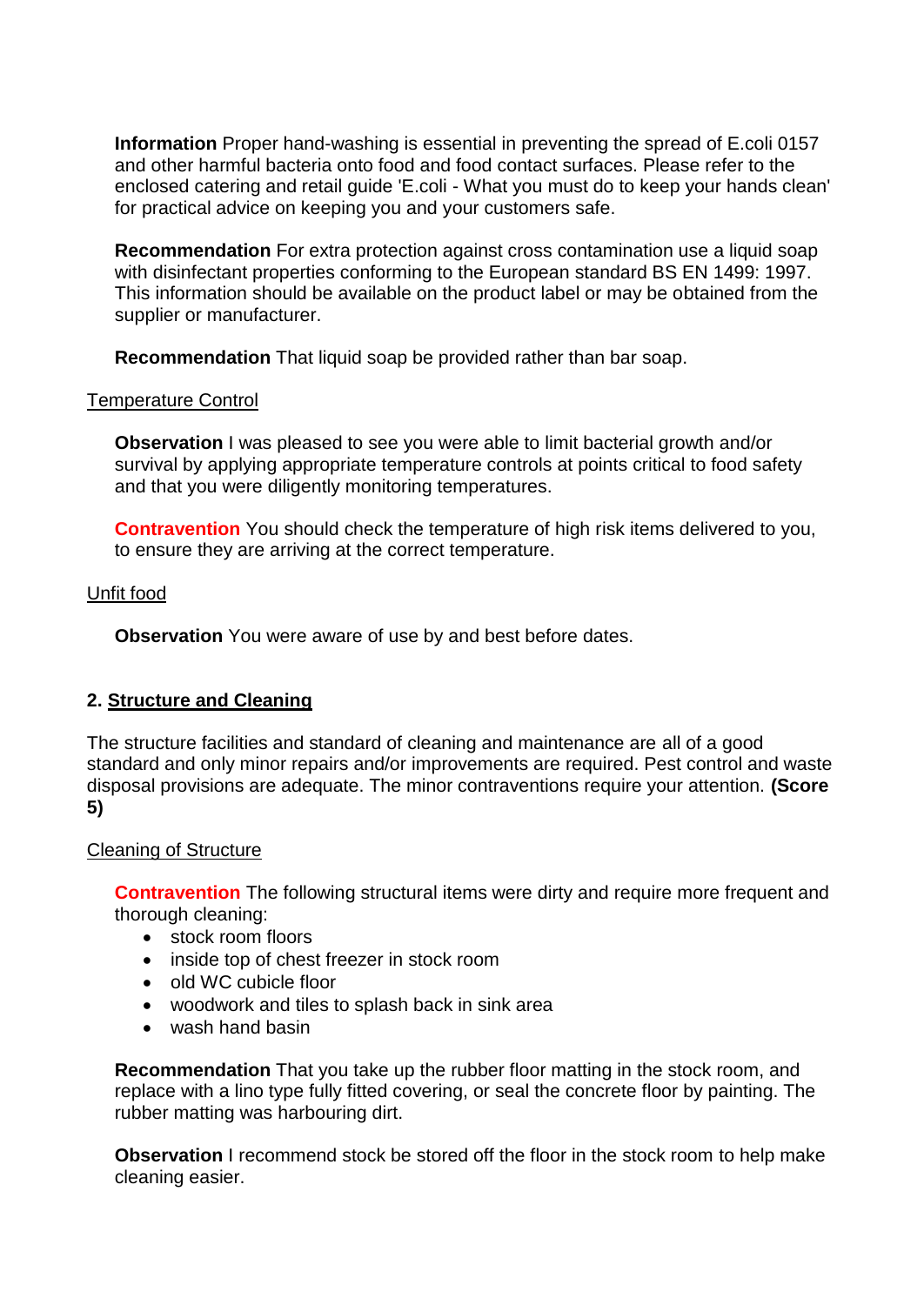### Facilities and Structural provision

**Observation** I was pleased to see the premises had been well maintained and that adequate facilities had been provided.

## **3. Confidence in Management**

There are generally satisfactory food safety controls in place although there is evidence of some non-compliance with the law. The contraventions require your attention; although not critical to food safety they may become so if not addressed. **(Score 10)**

## Type of Food Safety Management System Required

**Observation** Your SFBB/food safety management system was in place.

**Observation** You were monitoring (and recording) the temperatures of your fridges and freezers well and could demonstrate effective systems for controlling bacterial growth and survival.

## Food Hazard Identification and Control

**Contravention** The following pre-requisites have not been met and prove your food safety management system is ineffective:

Cleaning and sanitation in some areas of the premises could be improved.

#### Proving Your Arrangements are Working Well

**Contravention** The Management sections in your Safer food Better Business (SFBB) pack are intended to demonstrate you are in day-to-day control of the hazards to food. The following Management sections were either missing, incomplete or not up-to-date:

- The daily diary and or four-weekly reviews
- The cleaning schedule
- Your Suppliers and/or Contacts lists
- Staff training records

## **Traceability**

**Observation** Your records were such that food could easily be traced back to its supplier.

#### Waste Food and other Refuse

**Observation** You had measures in place to dispose of waste food appropriately and were employing the services of an approved waste contractor.

**Observation** You return waste to Booker. You have no other contract.